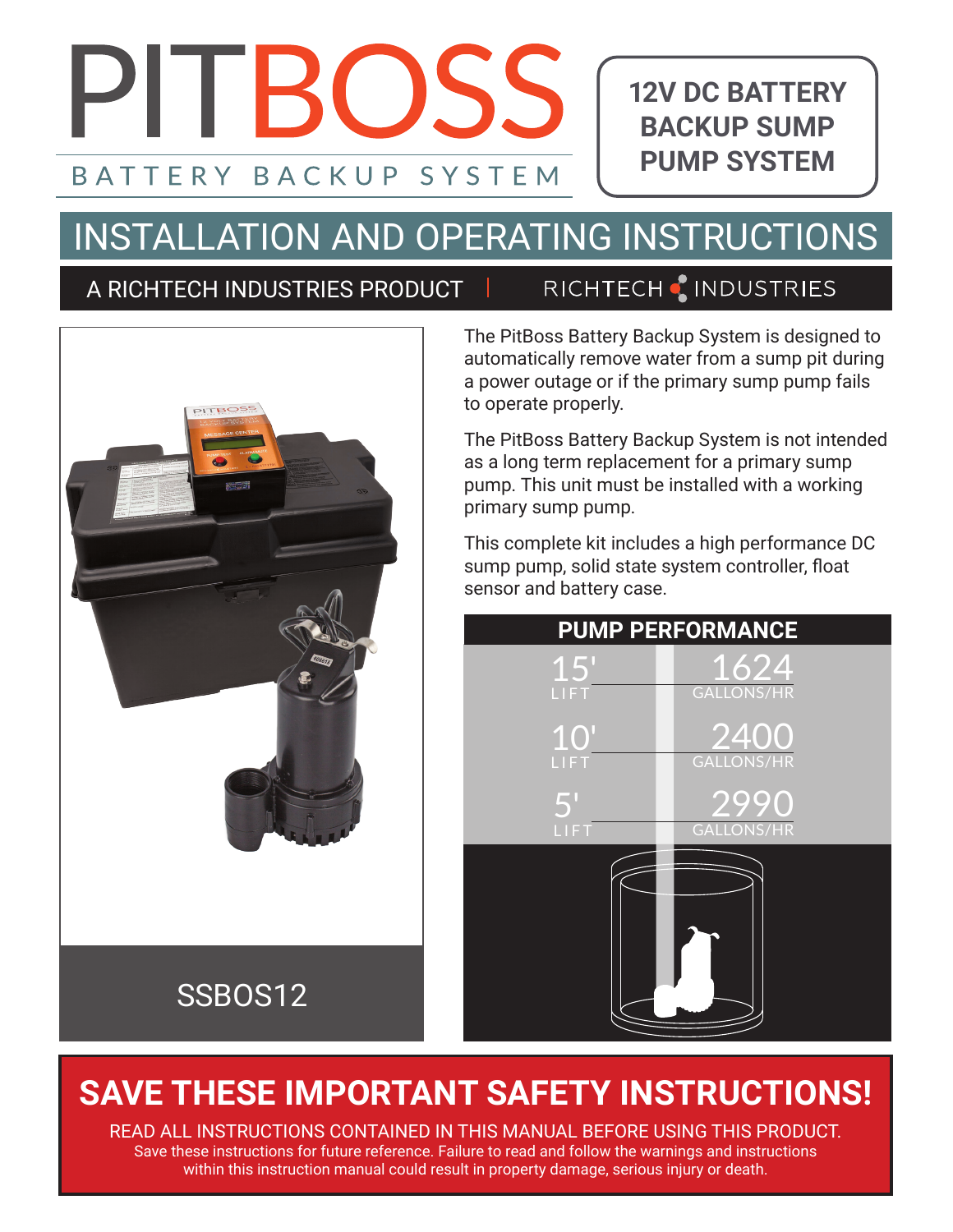## **SAFETY FIRST!**

## READ ALL INSTRUCTIONS BEFORE USING THIS PRODUCT.



**WARNING INDICATES A POTENTIALLY HAZARDOUS SITUATION WHICH, IF NOT AVOIDED, COULD RESULT IN DEATH, SERIOUS INJURY OR MAJOR PROPERTY DAMAGE.**



**RISK OF ELECTRIC SHOCK. TO REDUCE THIS RISK, OBSERVE THE FOLLOWING WARNINGS:**

**WARNING!** To reduce the risk of electrical shock, this pump must be properly grounded in accordance with the National Electric Code (NEC) and all applicable state and local codes and ordinances. The receptacle should be protected with a Ground Fault Circuit Interrupter (GFCI).

**WARNING!** To reduce the risk of electrical shock, always disconnect the pump from the power source **BEFORE** handling or servicing.



**WARNING!** Never remove the ground prong from the plug, or use an adapter that eliminates the ground prong.

**WARNING!** Never plug this pump into an electric outlet while standing on a wet surface.

**WARNING!** Cable should be protected at all times to avoid punctures, cuts and abrasions that may result in exposed wiring. Never handle connected power cords with wet hands.

**WARNING!** This Submersible Sump Pump has not been investigated for use in or around swimming pools, marine areas, recreational water installations, decorative fountains or any installation where human contact with the pumped fluid is common.

**WARNING!** Do not use an extension cord. Extension cords could present a safety hazard if not properly sized, become damaged or the connection falls into the sump pit.



#### **RISK OF EXPLOSION. TO REDUCE THIS RISK, OBSERVE THE FOLLOWING WARNINGS:**

**WARNING!** Do not use to pump flammable or explosive liquids such as gasoline, fuel oil, kerosene, etc. **WARNING!** Do not use in a flammable or explosive atmosphere.



#### **NOT SUITED FOR POTABLE WATER APPLICATIONS.**

**WARNING!** Do not use this pump to transfer water that will be used for potable (drinking) water. This pump is only to be used in applications for which it is designed.



#### **CAUTION INDICATES A POTENTIALLY HAZARDOUS SITUATION WHICH, IF NOT AVOIDED, MAY RESULT IN MINOR INJURY OR PROPERTY DAMAGE.**

#### **TO REDUCE THE RISK OF HAZARDS THAT CAN CAUSE INJURY OR PROPERTY DAMAGE, OBSERVE THE FOLLOWING WARNINGS:**

**CAUTION!** Do not block or restrict discharge hose. Discharge hose may whip under pressure. It is strongly recommended to use rigid piping and fittings to secure the pump in the sump basin to reduce movement.



**CAUTION!** Do not install the pump if it has been damaged in any way.

**CAUTION!** Do Not carry or lift the pump by the power cord. Use the pump's lift ring.

**CAUTION!** For indoor use only.

**CAUTION!** This pump is designed to pump ground water only. Do not drain washing machines or other appliances into the sump pit. This will void your warranty.

**CAUTION!** Do not attempt to disassemble any part of the system. There are no user-serviceable parts or repair options.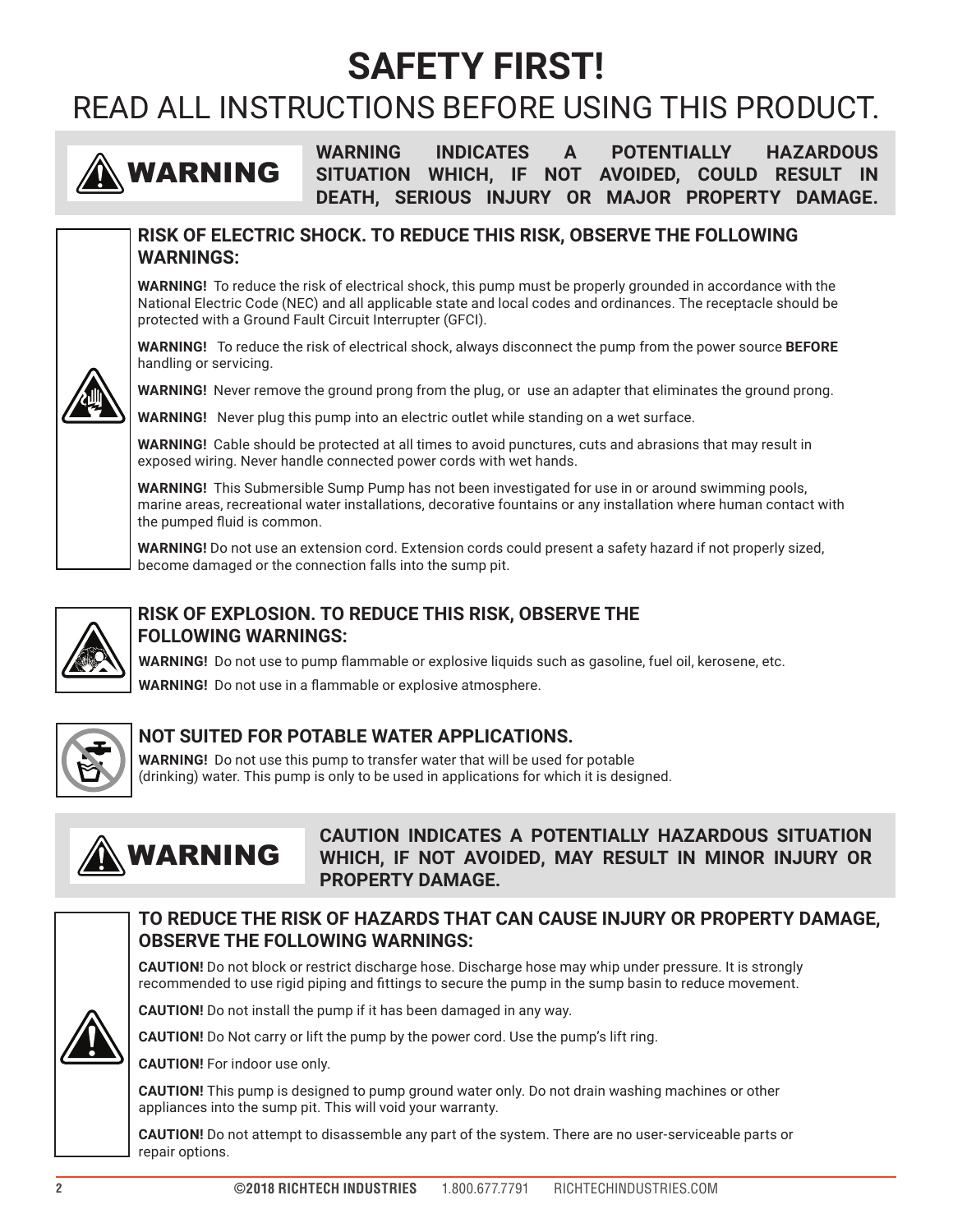#### **BATTERY INFORMATION**

This system is designed to operate reliably with an SLA Deep Cycle Marine Battery (not included).

The use of an AGM battery is strongly recommended. The use of wet-cell batteries is strongly discouraged. Automotive batteries are not suitable for this application and will result in system failure.

#### **WARNING: TO REDUCE THE RISK OF FIRE, ELECTRIC SHOCK OR INJURY:**

- WEAR SAFETY GLASSES WHEN CONNECTING OR DISCONNECTING THE BATTERY.
- KEEP SPARKS AND FLAMES AWAY FROM THE **BATTERY**
- KEEP METAL TOOLS FROM CONTACTING THE BATTERY POSTS AND CREATING A SHORT ACROSS THE TERMINALS. A SHORT CIRCUIT MAY CAUSE AN EXPLOSION.
- FOLLOW ALL INSTRUCTIONS PUBLISHED BY THE BATTERY MANUFACTURER. FAILURE TO DO SO MAY RESULT IN PROPERTY DAMAGE, SERIOUS INJURY OR DEATH.

#### **SYSTEM OPERATION**

The Pitboss Battery Backup System is an automatic system and will automatically operate during a power outage or when the primary sump pump fails to operate. The System automatically maintains and recharges the battery.

The Pitboss Battery Backup System performs a full system test once per week. The system will cycle the backup pump and test the battery performance. If any issues are found during the self test, the appropriate alarm message will be displayed, and the audible alarm will be activated.

#### **USING THE CONTROLLER BUTTONS**

The Pitboss Battery Backup System features two push buttons on the controller.

The PUMP TEST button activates the backup pump. The pump will continue to run as long as the button is pressed. Do not run the backup pump in a dry sump pit for extended periods.

The ALARM MUTE button will silence the audible alarm for 24 hours when pressed. It will also clear the alarm message from the LCD screen, so take note of the cause of the alarm. If the same alarm repeats during the 24 period, the audible alarm will not sound. If a different alarm is triggered during this period, the audible alarm will sound. Pressing the alarm mute button a second time will cancel the alarm mute.

To activate the weekly system test, press and hold the ALARM MUTE button. This will activate the full system test sequence.

#### **MESSAGES**

The Pitboss Battery Backup System displays system information on the Message Center. There are two types of messages: Informational and Alarms.

Informational messages do not require immediate attention and do not sound an alarm. If more than one message is active, they rotate on the display.

Alarm messages require your immediate attention and will sound the unit's audible alarm. If more than one alarm is active, they rotate on the display. Alarm messages take precedence over information messages, no informational messages are displayed when there is an active alarm.

| <b>INFORMATIONAL MESSAGES</b> |                                                                                           |                                                                                            |  |  |
|-------------------------------|-------------------------------------------------------------------------------------------|--------------------------------------------------------------------------------------------|--|--|
| System OK                     | Displayed when no messages<br>active or after alarm muted.                                | System is working properly                                                                 |  |  |
| Pump<br>Running               | Displays when the pump is on,<br>showing in seconds the length<br>of time the pump is on. | System is working properly                                                                 |  |  |
| <b>AC Power</b><br>Failure    | Displayed if AC power is lost.                                                            | Check that unit is plugged in.<br>Check GFI/breaker for trip.<br>Normal during power loss. |  |  |

| <b>ALARM MESSAGES</b>              |                                                                                                      |                                                                                                                    |
|------------------------------------|------------------------------------------------------------------------------------------------------|--------------------------------------------------------------------------------------------------------------------|
| Reverse<br>Polarity                | <b>Battery Red/Black leads are</b><br>connected backwards.                                           | Connect leads to correct terminals.                                                                                |
| PWR OK/<br>Backup On               | Backup pump is on while AC<br>power is present.                                                      | Check primary sump pump for<br>proper operation. Replace sump<br>pump if necessary.                                |
| <b>CHECK</b><br><b>PUMP</b>        | Backup pump active but no<br>current draw is detected.                                               | Check that pump cord is firmly<br>connected to controller jack. Call<br>for service.                               |
| <b>Batt Low</b><br>Voltage         | Battery voltage drops below<br>11.4 volts (50% discharged).                                          | Check that unit is plugged in. Check<br>GFI/breaker for trip. Normal during<br>extended power loss.                |
| <b>Batt Crit</b><br>Voltge         | Battery voltage drops below<br>10.4 volts (90% discharged).                                          | Check that unit is plugged in.<br>Check GFI/breaker for trip. Replace<br>battery if power remains out.             |
| <b>Auto Test</b><br>Failed         | System fault detected<br>during system self-test.<br>Alarm message will be<br>displayed alternately. | Correct the issue in the displayed<br>alarm message.                                                               |
| <b>Excessive</b><br>Runtime        | Backup pump has run more<br>than 50 seconds.                                                         | Check that backup float sensor can<br>move freely, not caught on wires.<br>Normal during extremely heavy<br>rains. |
| Check<br>Fuse / Batt               | <b>Blown Fuse</b>                                                                                    | Check that pump cord is firmly<br>connected to controller jack. Call<br>for service.                               |
| <b>Batt Not</b><br><b>Detected</b> | No battery is detected.                                                                              | Check battery connections. Replace<br>battery if necessary.                                                        |